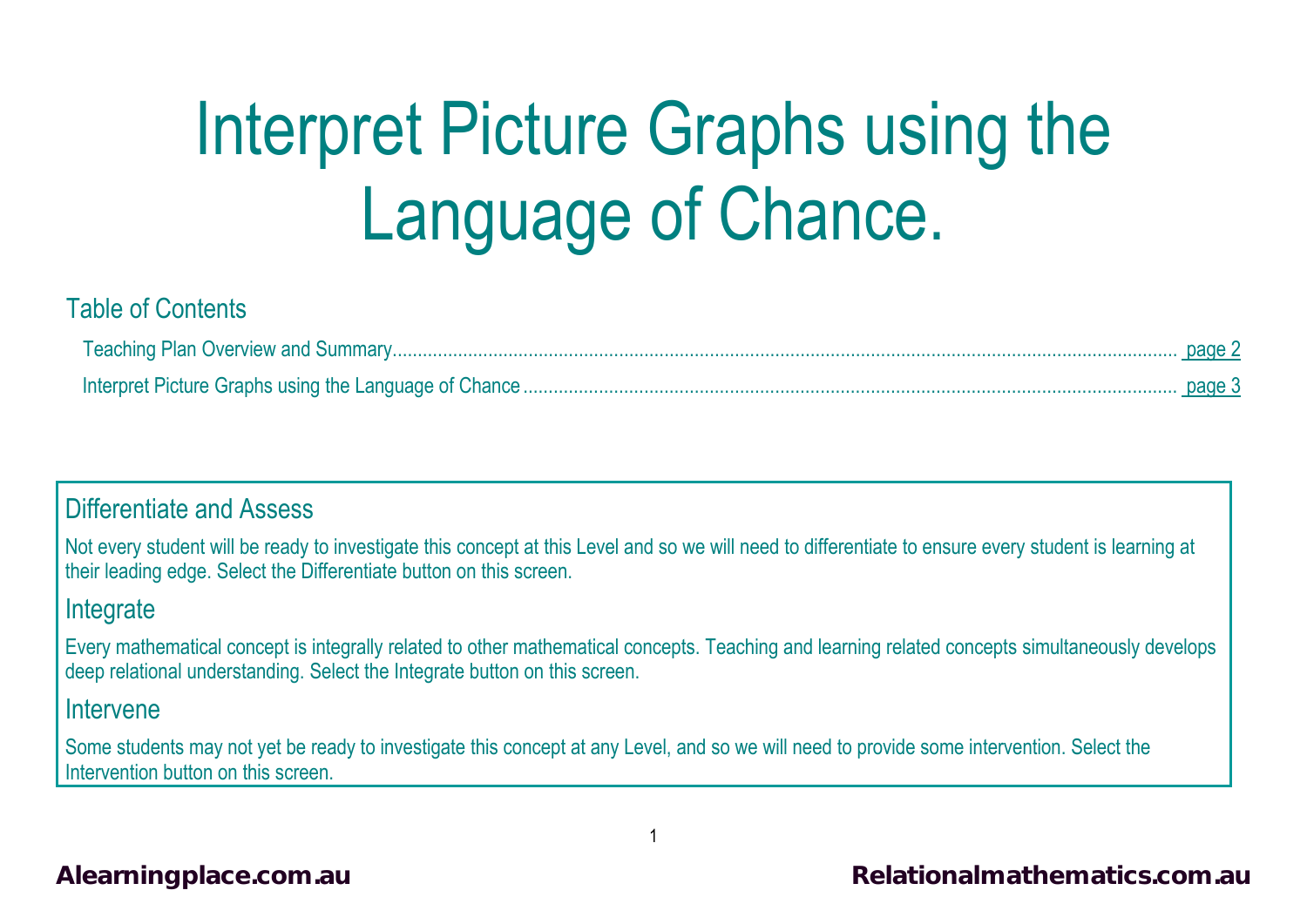## **INTERPRET PICTURE GRAPHS USING THE LANGUAGE OF CHANCE.**

### **EXPLICIT TEACHING PLAN OVERVIEW PAGE**

<span id="page-1-0"></span>**THIS PAGE IS A SUMMARY OF THE EXPLICIT TEACHING PLAN, INCLUDING STRATEGIC QUESTIONS, AND DESRIBING THE SEQUENCE WHICH WILL OCCUR OVER MULTIPLE LESSONS.**

#### **RESOURCES:PICTURE GRAPH, PENCIL, PAPER**

| <b>WHAT COULD WE DO?</b>                                                                                                                                                                            | WHAT LANGUAGE COULD WE USE TO EXPLAIN AND ASK QUESTIONS?                                                                                                                                                                                                                                                                                                                                                                                                                                                                                                                                                                                                                                                                                                                                                                                                  |
|-----------------------------------------------------------------------------------------------------------------------------------------------------------------------------------------------------|-----------------------------------------------------------------------------------------------------------------------------------------------------------------------------------------------------------------------------------------------------------------------------------------------------------------------------------------------------------------------------------------------------------------------------------------------------------------------------------------------------------------------------------------------------------------------------------------------------------------------------------------------------------------------------------------------------------------------------------------------------------------------------------------------------------------------------------------------------------|
| Children:<br>• ask questions and make statements about a picture graph using the language<br>of chance, for example,<br><b>Favourite Fruit</b><br>Strawberry<br><b>Mango</b><br>Orange<br>Nectarine | Children<br>• ask one another questions about asking questions and make statements about a<br>picture graph using the language of chance, for example:<br>$\triangleright$ What questions could we ask about this picture graph?<br>$\triangleright$ Which fruit is most popular?<br>$\triangleright$ Which fruit is the least popular?<br>$\triangleright$ Which column is the shortest?<br>$\triangleright$ Is the column of with the least popular fruit the shortest?<br>▶ Which fruit is more popular than strawberries?<br>$\triangleright$ What fruit is it possible to find on this graph?<br>• What fruit is it impossible to find on this graph?<br>• How many people like mangos best?<br>► What is the chance that we will find a child in this graph who likes mangoes<br>best?<br>• What statements could we make about this picture graph? |
|                                                                                                                                                                                                     |                                                                                                                                                                                                                                                                                                                                                                                                                                                                                                                                                                                                                                                                                                                                                                                                                                                           |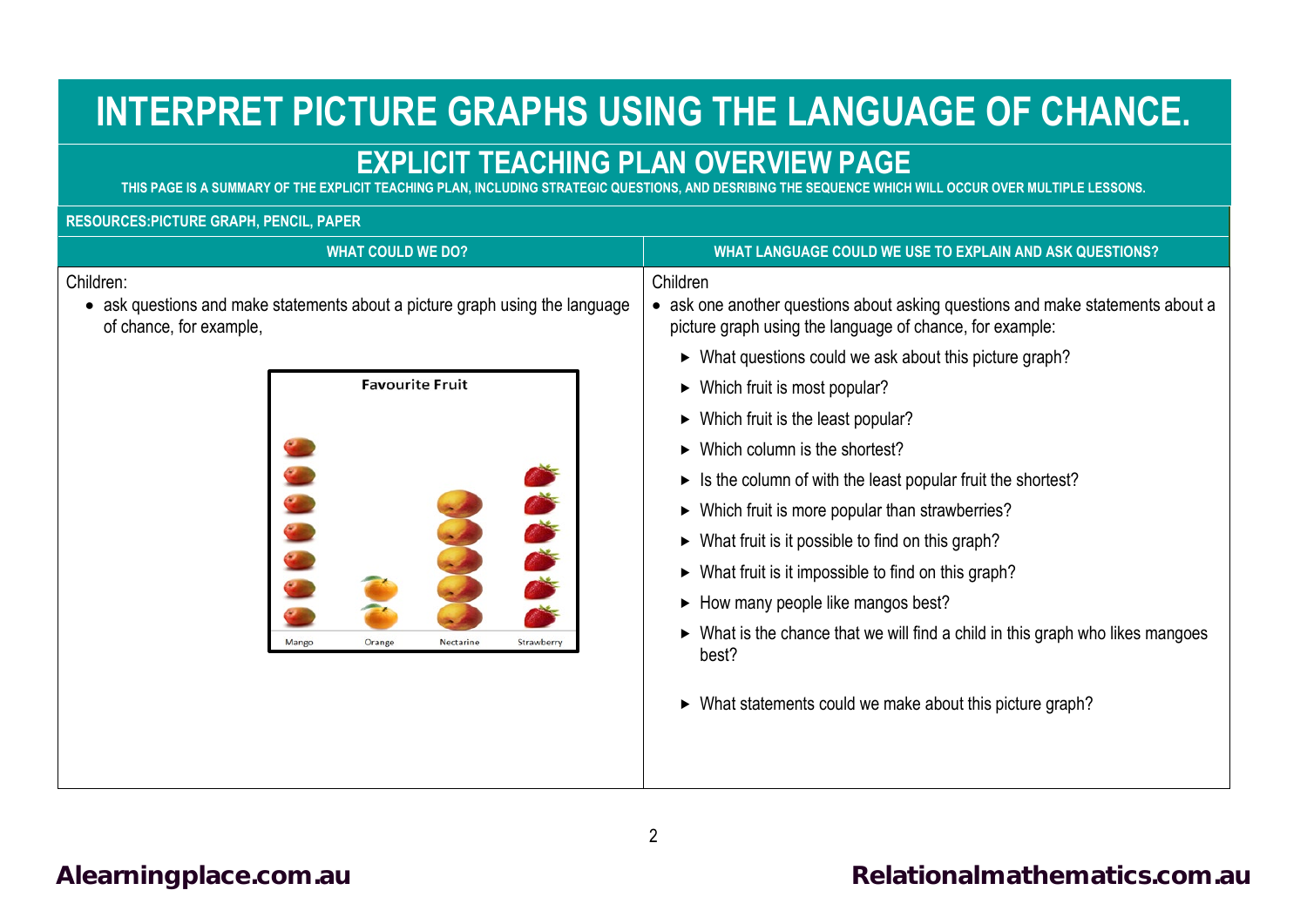## **INTERPRET PICTURE GRAPHS USING THE LANGUAGE OF CHANCE.**

## **EXPLICIT TEACHING PLAN**

**FULL EXPLICIT TEACHING PLAN, EMBEDDING DEEP RELATIONAL UNDERSTANDING, METALANGUAGE, AND QUESTIONS THAT MAY BE USED OVER MULTIPLE LESSONS.**

<span id="page-2-0"></span>

| <b>WHAT COULD WE DO?</b>                                                                                                    | WHAT LANGUAGE COULD WE USE TO EXPLAIN AND ASK QUESTIONS?                                                                                                                                                                                                                                                                                                                                                                                                                                                                                |
|-----------------------------------------------------------------------------------------------------------------------------|-----------------------------------------------------------------------------------------------------------------------------------------------------------------------------------------------------------------------------------------------------------------------------------------------------------------------------------------------------------------------------------------------------------------------------------------------------------------------------------------------------------------------------------------|
| Children think about, talk and listen to a friend about, then have the opportunity to<br>share what they already know.      | ► Today brings an investigation about chance and data.<br>What do you know about chance and data?<br>Talk about chance and data with a friend.                                                                                                                                                                                                                                                                                                                                                                                          |
|                                                                                                                             | Is anyone ready to share what they are thinking about chance and data?                                                                                                                                                                                                                                                                                                                                                                                                                                                                  |
| Record, for example, 'data'                                                                                                 | $\triangleright$ We've investigated collecting data.<br>$\triangleright$ And we found that data is another word for information.                                                                                                                                                                                                                                                                                                                                                                                                        |
| Record, for example, 'data is information'<br><b>Favourite Fruit</b>                                                        | $\triangleright$ We found that when we use a computer or play a computer game, we save the<br>data.<br>► We investigated how we could collect data by asking questions.                                                                                                                                                                                                                                                                                                                                                                 |
| Display some data displayed in<br>a picture graph, for example,<br>Strawberry<br><b>Mango</b><br>Orange<br><b>Nectarine</b> | And we found that we could display data in picture graphs.<br>► Here is some data displayed in a picture graph about favourite fruit.<br>$\triangleright$ What question do you think was asked?<br>► Do you think people were asked 'what is your favourite fruit?'?<br>$\blacktriangleright$ How is the data represented?<br>$\triangleright$ Is the data represented using a picture graph?<br>► Do you think we could ask some questions about this data!<br>> Could we use chance language to ask the questions? Let's investigate! |

#### <span id="page-2-1"></span>[Alearningplace.com.au](https://alearningplace.com.au/) *Alearningplace.com.au* **[Relationalmathematics.com.au](http://relationalmathematics.com.au/)**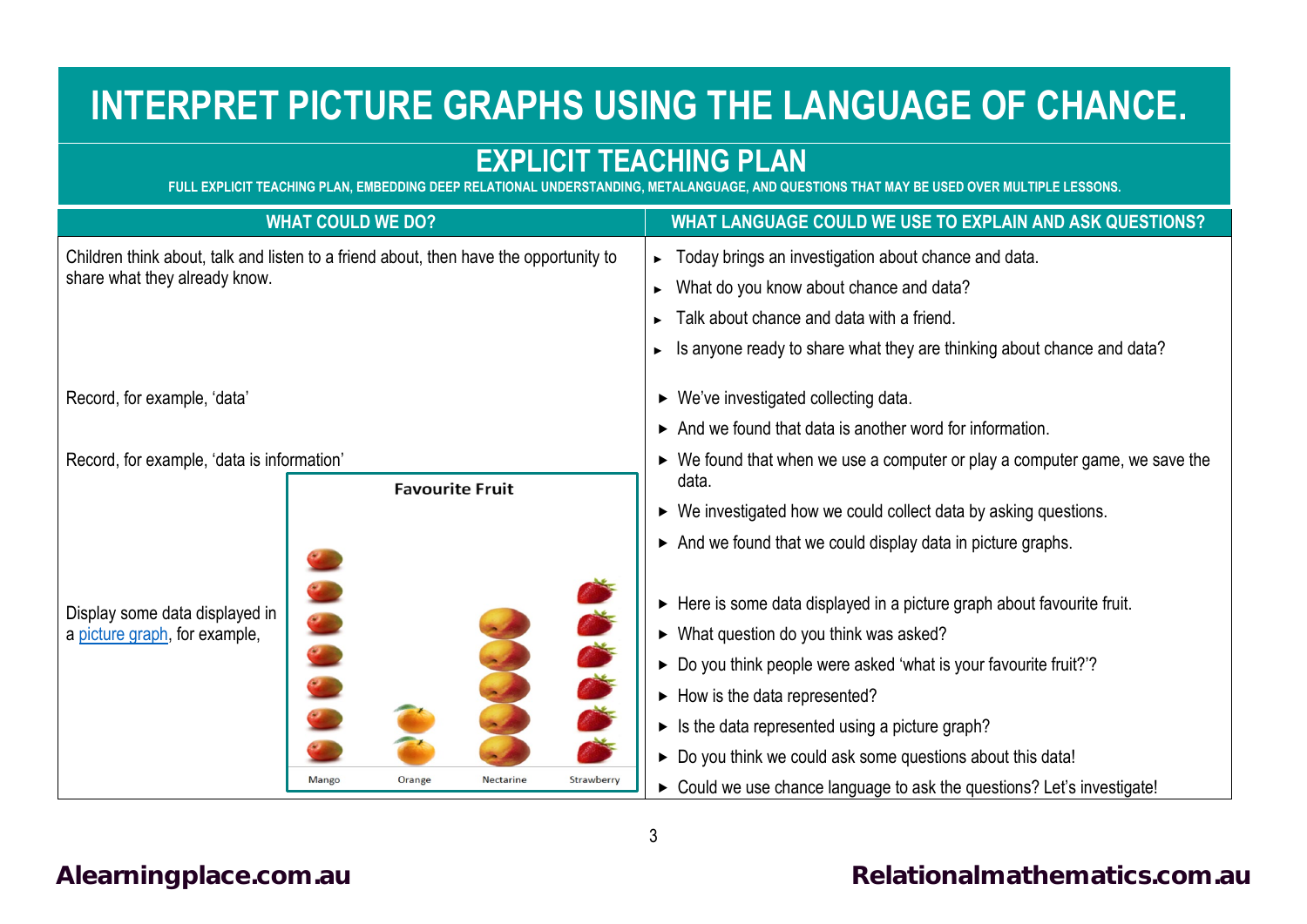|                                                                               | $\triangleright$ Which fruit is most popular?                                         |
|-------------------------------------------------------------------------------|---------------------------------------------------------------------------------------|
|                                                                               | Are mangos most popular?                                                              |
|                                                                               | $\triangleright$ How do you know?                                                     |
|                                                                               | $\triangleright$ Is the column of mangos the tallest?                                 |
|                                                                               | $\triangleright$ Which fruit is the least popular?                                    |
|                                                                               | $\triangleright$ Are oranges the least popular?                                       |
|                                                                               | $\triangleright$ How do you know?                                                     |
|                                                                               | $\triangleright$ Is the column of oranges the shortest?                               |
|                                                                               |                                                                                       |
|                                                                               | ► Which column is the second tallest?                                                 |
|                                                                               | $\triangleright$ Is the column of strawberries the second tallest?                    |
| Ask, and allow children to ask questions about the data using the language of | $\triangleright$ Are strawberries the second most popular fruit?                      |
| chance, for example, least, most, possible, impossible, certain.              |                                                                                       |
|                                                                               |                                                                                       |
|                                                                               | > Which fruit is more popular than oranges but less popular than strawberries?        |
|                                                                               | Are nectarines more popular than oranges but less popular than strawberries?          |
|                                                                               | > Which fruit is less popular than mangos but more popular than nectarines?           |
|                                                                               | Are strawberries less popular than mangos but more popular than nectarines?           |
|                                                                               |                                                                                       |
|                                                                               | $\triangleright$ What fruit is it possible to find on this graph?                     |
|                                                                               | In it possible to find mangos, oranges, nectarines and strawberries on this<br>graph? |
|                                                                               | $\triangleright$ What fruit is it impossible to find on this graph?                   |
|                                                                               | $\triangleright$ Is it impossible to find apples on this graph?                       |
|                                                                               | $\triangleright$ Is it impossible to find peaches on this graph?                      |
|                                                                               |                                                                                       |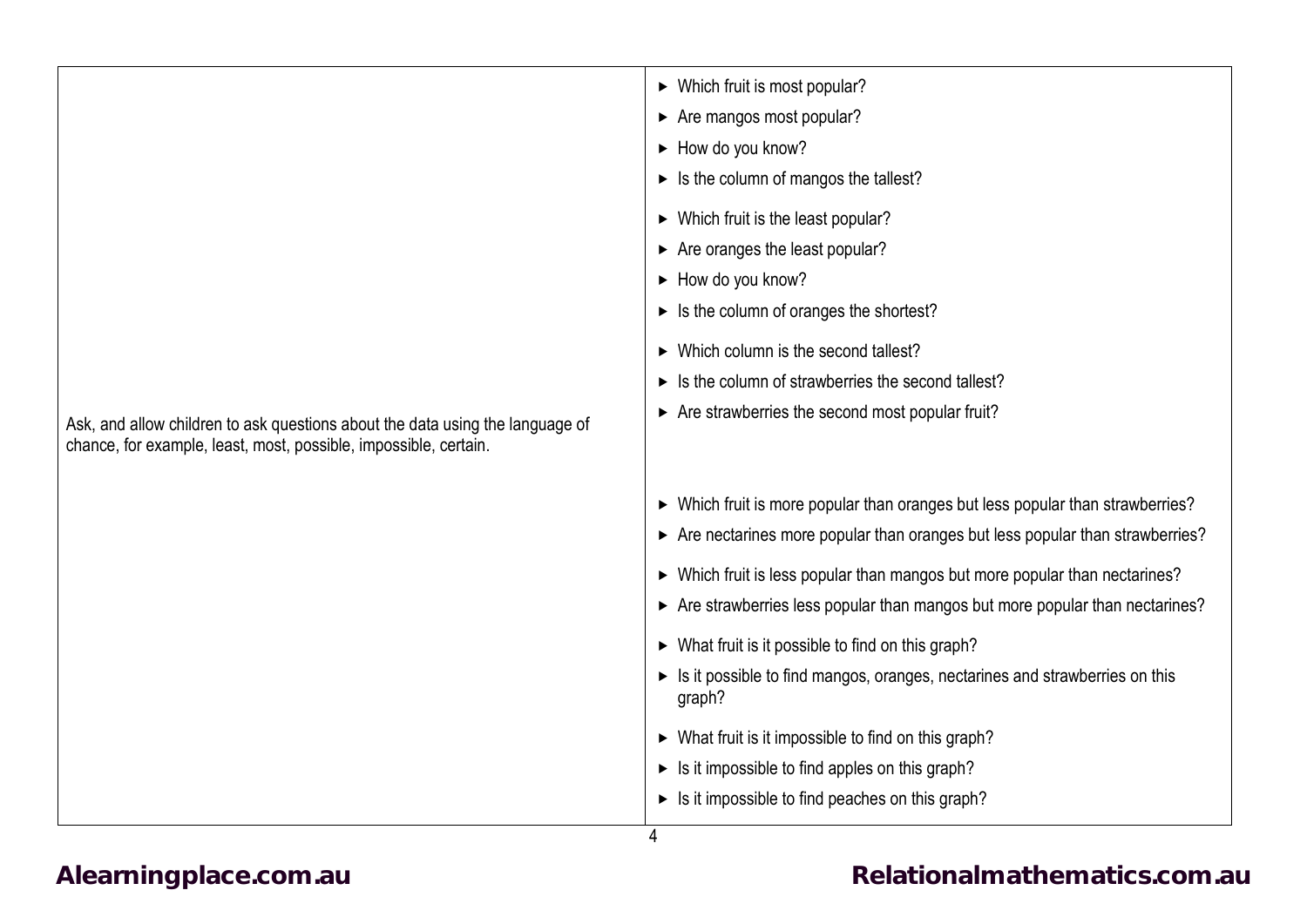| • How many people like nectarines best?<br>► Do 5 people like nectarines best?<br>• How many people like oranges best?<br>▶ Do 2 people like oranges best?<br>► What is the chance that we will find a child in this graph who likes mangos best?<br>In Italian Is it likely that will find a child in this graph who likes mangos best?<br>> What is the chance that we will find a child in this graph who likes oranges best?<br>In it unlikely that we will find a child in this graph who likes oranges best?<br>> What is the chance that we will find a child in this graph who likes apples best?<br>$\triangleright$ Is it impossible that we will find a child in this graph who likes apples best? |
|---------------------------------------------------------------------------------------------------------------------------------------------------------------------------------------------------------------------------------------------------------------------------------------------------------------------------------------------------------------------------------------------------------------------------------------------------------------------------------------------------------------------------------------------------------------------------------------------------------------------------------------------------------------------------------------------------------------|
|                                                                                                                                                                                                                                                                                                                                                                                                                                                                                                                                                                                                                                                                                                               |